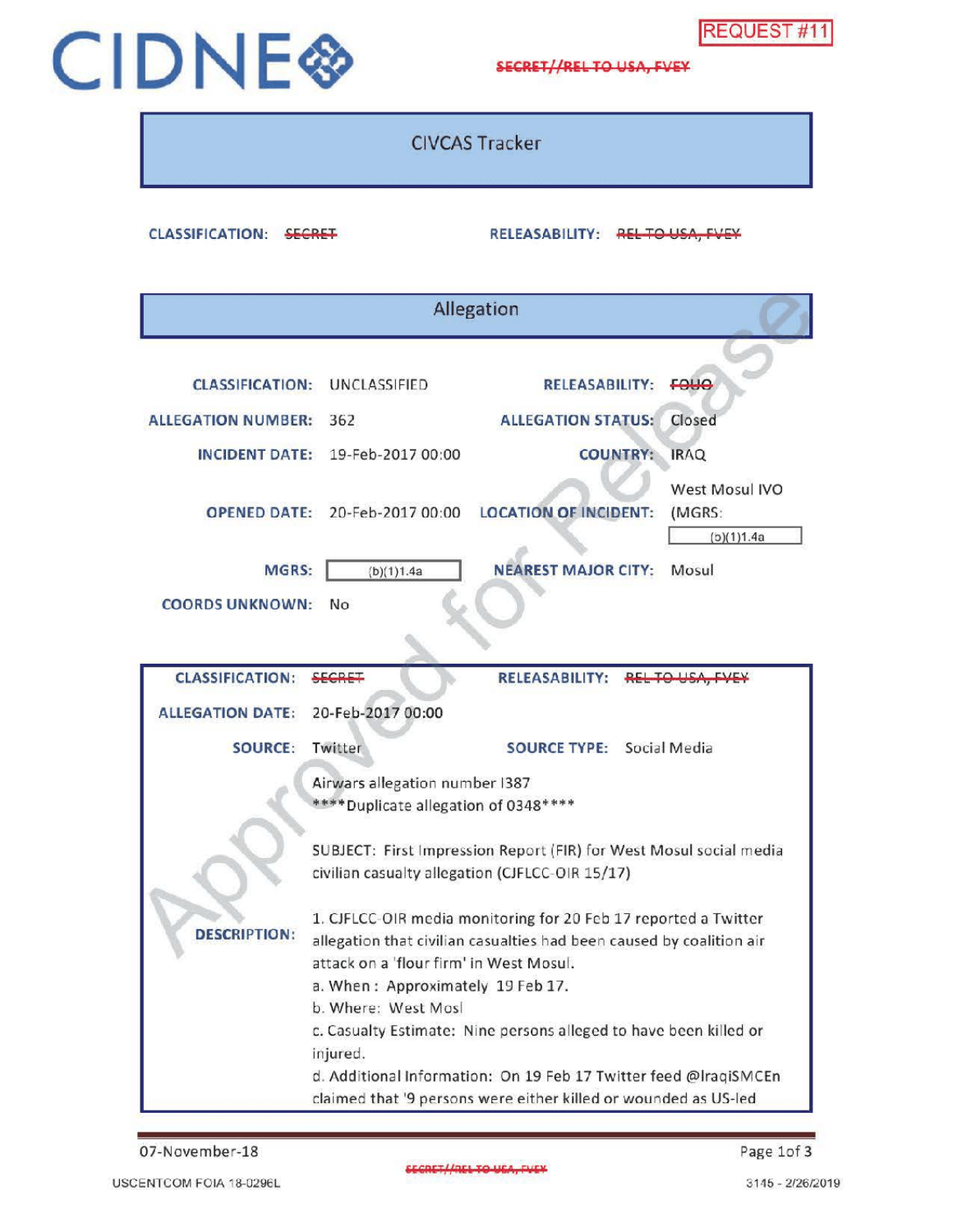## CIDNE<sup>S</sup>

coalition aviation targeted flour firm at the right side of Mosul.' review of CJFLCC -OIR strike records for that day indicate that while no targets correlate with <sup>a</sup> 'flour firm', a sugar factory (b) $(1)1.4a$  | was struck on 19 Feb 17 (strike number  $(b)(1)1.4a$ and (b)(1)1.4a. Analysis of archived strike footage does not reveal any evidence of potential civilian casualties associated with that target

2. Recommendation. The CIVCAS allegation does not have the potential to be credible.

### InitialAssessment

#### CLASSIFICATION: SECRET RELEASABILITY: RELTO USA

INITIALDATE: Not Reported

\*\*\*\*Duplicate allegation 0348 \*\*\*\*

Closed at FIR: The closest strike on 19 FEB 17to the sugar factory is .83 Km away to the south. The closest strike on 20 FEB is .48 Km INITIAL ASSESSMENT: away. Even though the 20 FEB strike could have struck the grounds of the sugar factory compound, the analysis of archived strike footage does not reveal any evidence of potential civilian casualties associated with that target. Assessed strikes: (b)(1)1.4a Dynamic.

Assessment Details

**Status** 

CLASSIFICATION: UNCLASSIFIED RELEASABILITY: FOUO

US INVESTIGATION **REPORT DATE:** 

INVESTIGATION STATUS: NONE CLOSED DATE: 13-Mar-2017 00:00

Not Reported CLOSED AT: Duplicate

07-November-18 Page 2of 3